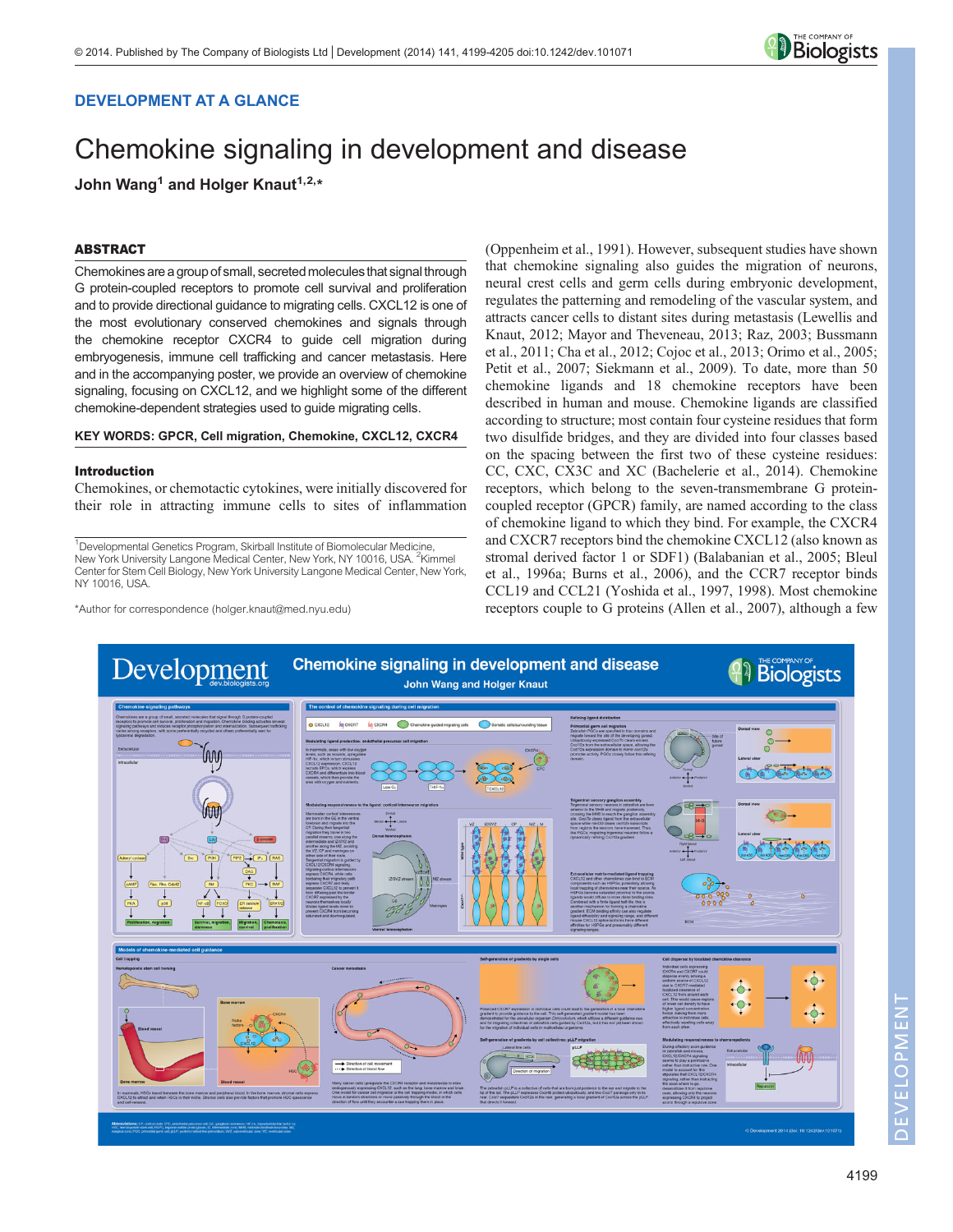act independently of G proteins and are instead thought to act as chemokine scavenger receptors or to signal through β-arrestin [\(Nibbs and Graham, 2013\)](#page-5-0).

Chemokines are specific to vertebrates. Phylogenetic analyses suggest that basal chordates (cephalochordates and tunicates) lack chemokines, but that they are present in jawless fishes and higher vertebrates [\(Bajoghli, 2013; DeVries et al., 2006](#page-4-0)). In higher vertebrates, chemokines have expanded in number, such that even closely related species like human and mouse differ in their repertoire of chemokine ligands [\(Nomiyama et al., 2012\)](#page-5-0). One of the most evolutionarily conserved chemokine signaling axes is the CXCL12/CXCR4/CXCR7 system, which has orthologs in vertebrate species ranging from jawless fishes to humans ([DeVries](#page-4-0) [et al., 2006](#page-4-0)). Here and in the accompanying poster, we use the CXCL12/CXCR4/CXCR7 system to provide an overview of general chemokine signaling strategies during development and in the context of cancer metastasis.

#### Mechanisms of CXCL12 signaling

CXCL12 binds to CXCR4 to activate a number of downstream signaling cascades primarily mediated through heterotrimeric G proteins and β-arrestins. G proteins are composed of three subunits: Gα, Gβ and Gγ. Ligand binding leads to the exchange of GDP for GTP in the  $G\alpha$  subunit, resulting in dissociation of the trimer into an active GTP-bound Gα and a Gβγ dimer. Activated G proteins signal through the phosphoinositide-3 kinase (PI3K)/Akt, inositol-1,4,5-trisphosphate (IP3), mitogen-activated protein kinase (MAPK) and protein kinase C (PKC) pathways to converge on growth-promoting pathways or to promote migration through the mobilization of intracellular calcium [\(Cojoc et al., 2013](#page-4-0)). In addition to signaling through G proteins, activated receptors recruit β-arrestin, which can lead to G proteinindependent activation of Akt and ERK1/2.

The duration of CXCR4 signaling is regulated on two levels. First, receptor-ligand binding leads to the phosphorylation of CXCR4 by PKC and G protein-coupled receptor kinases (GRKs) [\(Busillo et al., 2010](#page-4-0); [Mueller et al., 2013](#page-5-0)). Phosphorylated receptors are rapidly internalized by β-arrestin and ubiquitylated by the E3 ligase AIP4, which targets them for lysosomal degradation [\(Marchese and Benovic, 2001](#page-5-0); [Marchese et al., 2003\)](#page-5-0). Thus, CXCL12 signaling reduces CXCR4 receptor levels in CXCR4 expressing tissues ([Donà et al., 2013;](#page-4-0) [Sánchez-Alcañiz et al., 2011](#page-5-0); [Venkiteswaran et al., 2013\)](#page-6-0). Second, regulators of G protein signaling (RGS) proteins enhance the GTPase activity of the  $G\alpha$ subunit, promoting GTP hydrolysis. The resulting GDP-bound Gα re-associates with the Gβγ dimer to return to an inactive state [\(Cojoc et al., 2013\)](#page-4-0). Both mechanisms lead to the termination of signaling.

In addition to binding to CXCR4, CXCL12 binds to the non-canonical CXCR7 receptor. Depending on the context, CXCL12-CXCR7 binding is thought to result in two different responses: ligand internalization followed by ligand degradation (chemokine clearance), and β-arrestin-mediated G proteinindependent signaling. Several observations support a role for CXCR7 in chemokine clearance. For example, CXCR7 does not associate with heterotrimeric G proteins, and ligand binding does not evoke calcium influx ([Burns et al., 2006; Hoffmann et al.,](#page-4-0) [2012](#page-4-0)). In addition, CXCR7 binds CXCL12 with a ten times higher affinity than CXCR4, and the receptor is rapidly recycled back to the plasma membrane upon ligand-induced internalization ([Burns et al.,](#page-4-0) [2006](#page-4-0)). These observations suggest that CXCR7 can act as an efficient chemokine sink because it can successfully compete with CXCR4 for access to the ligand, and a single receptor can undergo

multiple rounds of ligand-induced internalization to target CXCL12 for degradation. G-protein-independent signaling through βarrestins has also been demonstrated in several systems, including in interneurons, where CXCR7 elicits pERK signaling to modulate cell fate ([Vogt et al., 2014; Wang et al., 2011](#page-6-0)).

As CXCR4 and CXCR7 both interact with β-arrestins, the relative levels of these two receptors in a cell can influence whether downstream signaling is preferentially mediated through β-arrestinlinked pathways or through G protein pathways [\(Coggins et al.,](#page-4-0) [2014; Decaillot et al., 2011](#page-4-0); [Sierro et al., 2007\)](#page-5-0). Moreover, CXCL12 can bind to CXCR4 as a monomer or as a dimer in vitro. Monomeric CXCL12 induces calcium influx and chemotaxis, whereas dimeric CXCL12 also induces calcium influx but lacks chemotactic activity ([Drury et al., 2011;](#page-4-0) [Veldkamp, 2005](#page-6-0); [Veldkamp et al., 2008\)](#page-6-0). As higher ligand concentrations favor ligand dimerization, this suggests that the concentration of CXCL12 in the extracellular space could regulate which downstream signaling pathways are activated by CXCL12 binding to CXCR4 and CXCR7.

#### CXCL12 signaling in development and disease

CXCL12 guides many migrating cells and tissues, acting as an attractant to recruit or retain migrating cells. Cells migrating singly, such as primordial germ cells (PGCs) ([Ara et al., 2003](#page-4-0); [Doitsidou](#page-4-0) [et al., 2002; Knaut et al., 2003](#page-4-0); [Molyneaux et al., 2003\)](#page-5-0), lymphocytes ([Bleul et al., 1996a](#page-4-0),[b](#page-4-0); [Ma et al., 1998; Nagasawa](#page-5-0) [et al., 1996;](#page-5-0) [Zou et al., 1998\)](#page-6-0), gonadotropin-releasing hormone (GnRH) neurons ([Schwarting, 2006](#page-5-0)), endothelial precursor cells [\(Li et al., 2012](#page-5-0)), cardiomyocytes during heart regeneration ([Itou](#page-4-0) [et al., 2012\)](#page-4-0), interneurons [\(Li et al., 2008; López-Bendito et al.,](#page-5-0) [2008; Stumm et al., 2003](#page-5-0); [Tiveron et al., 2006](#page-5-0)), granule cells in the cerebellum and dentate gyrus ([Bagri et al., 2002;](#page-4-0) [Lu et al., 2002](#page-5-0); [Ma et al., 1998; Reiss et al., 2002](#page-5-0); [Zhu et al., 2002](#page-6-0); [Zou et al., 1998\)](#page-6-0) and hematopoietic stem cells (HSCs) ([Kawabata et al., 1999;](#page-4-0) [Nie](#page-5-0) [et al., 2008](#page-5-0); [Peled, 1999; Sugiyama et al., 2006](#page-5-0); [Tzeng et al., 2011\)](#page-5-0), rely on CXCL12 to reach their target or remain at a distinct location. Similarly, cells migrating in small groups or as tissues, such as trigeminal sensory neurons [\(Knaut et al., 2005](#page-4-0)), sprouting blood vessels [\(Bussmann et al., 2011;](#page-4-0) [Siekmann et al., 2009](#page-5-0)), the posterior lateral line primordium ( pLLP) [\(David et al., 2002\)](#page-4-0), the endoderm ([Mizoguchi et al., 2008; Nair and Schilling, 2008](#page-5-0)) and some cancer cells, also use CXCL12 for guidance ([Müller et al.,](#page-5-0) [2001\)](#page-5-0). Below, we outline several of these examples of CXCL12 mediated cell migration to highlight the conceptually different ways in which organisms employ CXCL12 to guide migrating cells and tissues.

## Angiogenesis

Endothelial precursor cells (EPCs, or angioblasts) are migratory cells that form blood vessels. In mice, a subset of EPCs expresses CXCR4 and, in response to CXCL12, migrates towards target tissues, where the EPCs then differentiate and form new blood vessels [\(Li et al.,](#page-5-0) [2012\)](#page-5-0). This process occurs during embryonic development, in response to ischemia or wound repair in adults and during blood vessel formation in cancer [\(Li et al., 2012](#page-5-0); [Moschetta et al., 2014](#page-5-0); [Schmidt et al., 2007](#page-5-0)). During mouse development, for example, CXCR4-mediated CXCL12 signaling is required to guide EPCs during the formation of the aorta [\(Schmidt et al., 2007](#page-5-0)). In ischemic tissues in adult mice, low oxygen stabilizes the transcription factor hypoxia-inducible factor  $1α$  (HIF- $1α$ ), which upregulates CXCL12 expression to recruit EPCs ([Petit et al., 2007\)](#page-5-0). Similarly, many cancers induce the expression of CXCL12 in stromal fibroblasts to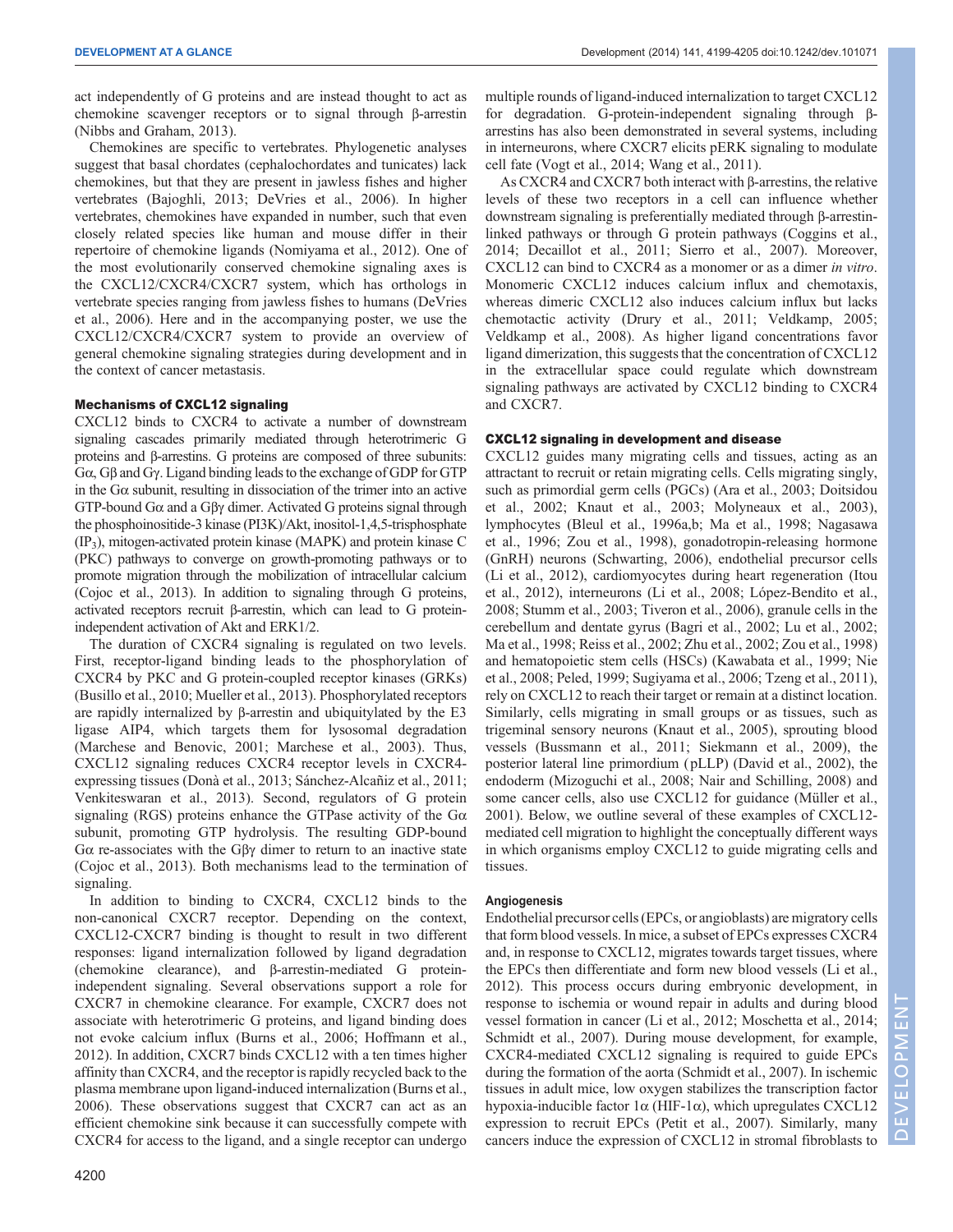attract EPCs to form new vessels, which provide oxygen to the growing tumor [\(Orimo et al., 2005](#page-5-0)).

#### Cortical interneuron migration

Cortical interneurons are a population of inhibitory neurons that mediate synaptic inhibition to shape cortical networks and support many brain functions. During mouse embryonic development, they migrate from their birthplace on the ventral side of the forebrain to the cortex and then undergo tangential migration, migrating in parallel to the cortical surface to distribute themselves throughout the cortex before undergoing radial migration to arrange themselves in specific cortical layers ([Marín and Rubenstein, 2003](#page-5-0)). During tangential migration, cortical interneurons express both CXCR4 and CXCR7 ([Daniel et al., 2005;](#page-4-0) [Ray et al., 2012; Sánchez-Alcañiz](#page-5-0) [et al., 2011](#page-5-0); [Stumm et al., 2007\)](#page-5-0) and move towards sources of CXCL12 ([Li et al., 2008\)](#page-5-0), and CXCR4 signaling is necessary for this migration [\(Li et al., 2008](#page-5-0); [López-Bendito et al., 2008](#page-5-0); [Stumm](#page-5-0) [et al., 2003; Tiveron et al., 2006](#page-5-0)).

#### Primordial germ cell (PGC) migration

PGCs, which give rise to sperm and eggs, are specified early during embryonic development and migrate from their birthplace in the early embryo to the future site of the gonad ([Raz, 2003](#page-5-0)). The dynamic environment of the developing embryo provides a challenge for guiding germ cells because tissues are constantly moving and growing, potentially altering the distribution of guidance cues. In mice and zebrafish, PGCs express the CXCR4 or zf Cxcr4b receptor (zebrafish genes/proteins will be indicated by the prefix zf), respectively, and closely follow dynamically changing sources of CXCL12/zf Cxcl12a [\(Ara et al., 2003](#page-4-0); [Doitsidou et al., 2002; Knaut et al., 2003;](#page-4-0) [Molyneaux et al.,](#page-5-0) [2003](#page-5-0)). During PGC migration in zebrafish, changes in zf cxcl12a promoter activity are mirrored by similar dynamics on the transcript and protein level through microRNA-mediated zf cxcl12a transcript degradation [\(Staton et al., 2011\)](#page-5-0), which remains controversial [\(Goudarzi et al., 2013;](#page-4-0) [Staton et al., 2013\)](#page-5-0), and through zf Cxcr7bmediated zf Cxcl12a protein clearance [\(Boldajipour et al., 2008](#page-4-0)).

## Trigeminal neuron migration

Trigeminal sensory neurons form the fifth cranial nerve, which relays sensory input from the face. They are born anterior to the midbrainhindbrain boundary (MHB) as single dispersed cells. In zebrafish, these neurons, which express zf Cxcr4b, migrate in response to zf Cxcl12a and Cxcl12b (collectively referred to as zf Cxcl12) to assemble into a tight ganglion posterior to the MHB [\(Knaut et al.,](#page-4-0) [2005\)](#page-4-0). Although trigeminal sensory neurons encounter several zf Cxcl12-expressing tissues during their migration, they ignore them and only follow the zf Cxcl12 domain at the ganglion assembly site. This process requires tight control of the distribution of zf Cxcl12a through microRNA-mediated zf cxcl12a transcript degradation and through zf Cxcr7b-mediated zf Cxcl12a protein clearance ([Lewellis](#page-4-0) [et al., 2013](#page-4-0)).

## Hematopoietic stem cell (HSC) trafficking

HSCs are adult stem cells that give rise to the entire blood lineage, including immune cells, red blood cells and platelets. They transit between the bone marrow and peripheral blood vessels, although the majority is located in the bone marrow [\(Bhattacharya et al., 2009](#page-4-0); [Wright et al., 2001](#page-6-0)). HSCs in mice and humans express CXCR4. They are attracted to their niche in the bone marrow by CXCL12 that perivascular cells secrete [\(Ding and Morrison, 2013](#page-4-0); [Greenbaum](#page-4-0) [et al., 2013](#page-4-0)). CXCL12 levels in the bone marrow thus correlate with

HSC levels; CXCL12 production in perivascular cells is higher during periods of rest – daytime for mice or nighttime for humans – and therefore there are one-fifth as many HSCs in the peripheral blood during periods of rest compared with periods of high activity [\(Méndez-Ferrer et al., 2008\)](#page-5-0).

#### Posterior lateral line primordium (pLLP) migration

The lateral line system in fish is composed of a collection of neuromasts that detect the direction of water flow. The initial set of neuromasts is deposited by migrating primordia. One such primordium is the zebrafish pLLP, a collective of ∼100 cells that is born behind the ear and migrates along the body to the tip of the tail, periodically depositing neuromasts along its route ([Ghysen and](#page-4-0) Dambly-Chaudière, 2007). Although zf *cxcr4b* transcripts are enriched in the front of the primordium [\(Aman and Piotrowski,](#page-4-0) [2008; David et al., 2002\)](#page-4-0), zf Cxcr4b protein is expressed in all cells in the primordium ([Donà et al., 2013](#page-4-0); [Venkiteswaran et al., 2013\)](#page-6-0). By contrast, zf Cxcr7a and zf Cxcr7b are only expressed in the cells in the rear of the primordium ([Valentin et al., 2007](#page-5-0); [Venkiteswaran](#page-6-0) [et al., 2013](#page-6-0)). The zf Cxcl12a clearance activity of the two zf Cxcr7 paralogs serves as a local chemokine sink and generates a zf Cxcl12a concentration gradient across the primordium, providing it with directionality and propelling it forward ([Donà et al., 2013](#page-4-0); [Venkiteswaran et al., 2013](#page-6-0)).

#### Cancer metastasis

It has long been noted that certain types of cancer cells metastasize to specific sites in the body ([Paget, 1889\)](#page-5-0). For example, human breast cancers commonly metastasize to bone marrow, lung, liver and brain [\(Nguyen et al., 2009\)](#page-5-0). These sites of metastases often naturally express the cognate ligands for the chemokine receptors that are upregulated by the cancer cells. For example, breast cancer cells frequently upregulate CXCR4 and CCR7, and metastasize to organs expressing the respective CXCL12 or CCL19 and CCL21 ligands ([Müller et al., 2001\)](#page-5-0). Similar to immune cell trafficking, metastasizing cancer cells are thought to passively circulate in the vasculature until encountering a local chemokine source. Chemokine signaling is also thought to increase the affinity of cancer cells for endothelial cells and promote blood vessel extravasation and tissue invasion.

# The versatility of chemokine-guided cell migration

Providing guidance to migrating cells poses many challenges to the organism. A limited number of cues guide hundreds of cells, and different types of cells with different destinations often migrate at the same time and in close proximity to one another. Moreover, cells often need to navigate over long distances and through dynamic environments. As we discuss below, the organism handles these challenges by tailoring the availability of the guidance cues to specific cell migration events.

Chemokine ligand availability, the availability of CXCL12 in this case, can be regulated on two different levels: production and distribution. Although there is no evidence for regulation of CXCL12 secretion, some CXCL12 expression domains are very dynamic, suggesting tight control of CXCL12 promoter activity and CXCL12 transcript stability. Indeed, CXCL12 transcripts are subject to microRNA-mediated degradation, and this has been shown to expedite transcript clearance from former sites of chemokine expression [\(Lewellis et al., 2013](#page-4-0); [Staton et al., 2011](#page-5-0)). Meanwhile, the distribution of CXCL12 is controlled by CXCL12 binding partners, CXCL12-inactivating proteins and CXCR7 receptormediated ligand clearance. Binding partners affect the spread of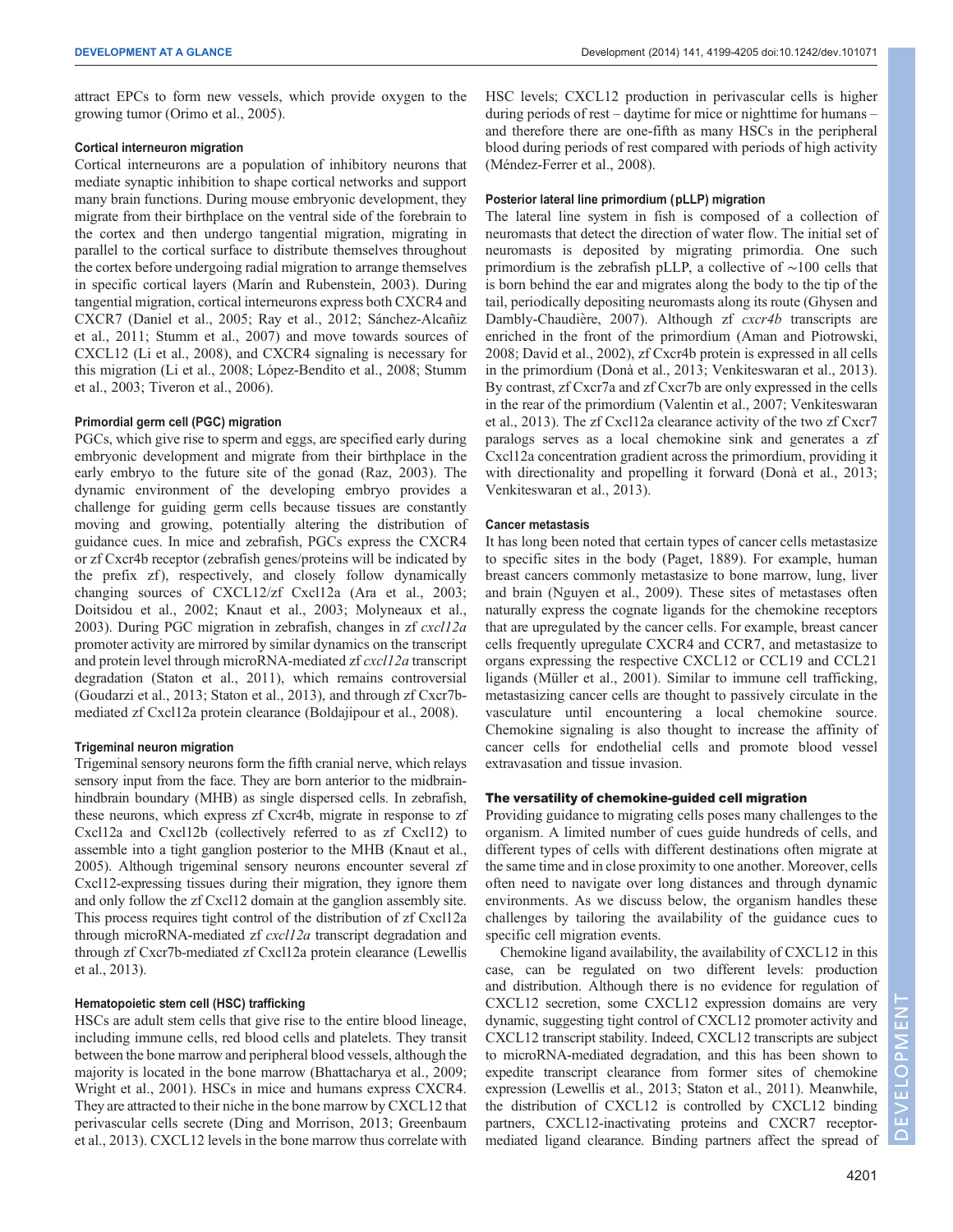CXCL12; within a given time frame strong binding restricts CXCL12 to its source tissue such that it can only signal over a short range, whereas weak or no binding allows CXCL12 to diffuse and signal over a longer range. However, little is known about CXCL12 binding partners. In vitro, CXCL12 binds to heparan sulfate proteoglycans [\(Laguri et al., 2008\)](#page-4-0), suggesting that the distribution of extracellular matrix components could restrict the distribution of CXCL12 in vivo. Moreover, different mouse alternative splice isoforms of CXCL12 have been demonstrated to have different affinities for heparan sulfate, presumably resulting in different diffusion and signaling ranges [\(Laguri et al., 2007\)](#page-4-0). Inactivating proteins affect the range of CXCL12 signaling by reducing ligand half-life. Several proteases, including matrix metalloprotease 2 (MMP-2), neutrophil elastase and dipeptidylpeptidase 4 (DPP-4 or CD26), have been shown to cleave CXCL12 in vitro ([McQuibban et al., 2001](#page-5-0); [Sun et al., 2008](#page-5-0); [Valenzuela-Fernández et al., 2002\)](#page-5-0), suggesting that these enzymes could also control the activity of CXCL12 in vivo. Receptor-mediated CXCL12 clearance locally refines chemokine distribution and levels or acts globally to reduce CXCL12 perdurance. For example, CXCR7-mediated CXCL12 clearance is emerging as a mechanism for regulating ligand distribution ([Abe et al., 2014; Boldajipour et al.,](#page-4-0) [2008; Donà et al., 2013](#page-4-0); [Lewellis et al., 2013;](#page-4-0) [Memi et al., 2013](#page-5-0); [Sánchez-Alcañiz et al., 2011;](#page-5-0) [Venkiteswaran et al., 2013](#page-6-0)). CXCR7 binds, internalizes and targets CXCL12 for degradation, and this clearance function is used in a number of ways to sculpt the distribution of CXCL12.

Different combinations of the above mechanisms are used to regulate CXCL12-guided cell migration during development. In its simplest form, CXCL12 is expressed by the target tissue and diffuses to form a gradient that attracts cells. This classical mode of chemotaxis might underlie zebrafish olfactory placode assembly and olfactory axon targeting [\(Miyasaka et al., 2007](#page-5-0)). A variation of this mechanism is used to guide zebrafish PGCs and trigeminal sensory neurons; these cells closely follow a shifting zf Cxcl12a expression domain that progressively guides them towards their destination [\(Boldajipour et al., 2008](#page-4-0); [Lewellis et al., 2013](#page-4-0); [Staton](#page-5-0) [et al., 2011\)](#page-5-0). MicroRNA-mediated zf cxcl12a transcript clearance and zf Cxcr7b-mediated zf Cxcl12a clearance from past sites of zf cxcl12a expression are thought to ensure that the dynamic changes in zf cxcl12a transcription are mirrored by similar changes at the protein level [\(Boldajipour et al., 2008; Lewellis et al., 2013](#page-4-0); [Staton](#page-5-0) [et al., 2011](#page-5-0)). In this context, the migrating cells remain closely associated with the rapidly shifting zf cxcl12a expression domain such that they rarely encounter other zf Cxcl12 sources that could erroneously guide them to the wrong location.

Although it is also a directed migration event, the guidance of the zebrafish pLLP is conceptually different. This cohort of cells migrates along a stripe of zf Cxcl12a expression [\(David et al., 2002\)](#page-4-0). The cells in the rear of the primordium express zf Cxcr7 paralogs and clear zf Cxcl12a, generating a local zf Cxcl12a gradient across the collective to provide it with directionality ([Donà et al., 2013](#page-4-0); [Venkiteswaran et al., 2013](#page-6-0)). Biophysical considerations suggest that a simple source-sink mechanism cannot establish a stable gradient over more than a few hundred microns within a reasonable time frame ([Crick, 1970](#page-4-0)), thus seemingly precluding long-range directed migration. Self-generated attractant gradients sculpted from a uniform stripe of attractant bypass this physical limitation, allowing for long-range directed migration limited only by the length of the attractant stripe. In theory, a singly migrating cell could employ a similar mechanism by sorting CXCR7 to its rear to reinforce an existing gradient or to generate a new gradient across itself. Migrating Dictyostelium cells use this strategy, albeit with

a different signaling system, secreting a phosphodiesterase to inactivate the attractant cAMP behind them [\(Garcia et al., 2009](#page-4-0)).

An alternative use for constitutive CXCL12 expression is to retain cells in a certain location or to trap cells that pass by. For example, CXCL12 acts as a retention signal for external germinal layer cells in the mouse cerebellum, and it is thought that inhibiting CXCR4 signaling allows these cells to escape retention [\(Lu et al., 2001](#page-5-0); [Zhu](#page-6-0) [et al., 2002](#page-6-0)). A possible role for CXCR7 in escaping the retention of CXCL12 has not been reported. However, it has been suggested that downregulation of CXCR7 expression in the cortical plate and in cortical interneurons allows these interneurons to switch from tangential to radial migration by desensitizing them to CXCL12 attraction ([Wang et al., 2011\)](#page-6-0).

Opposite to escaping retention, in the case of HSCs and metastasizing cancer cells, local sources of CXCL12 are thought to trap cells that pass by the chemokine-expressing tissue and retain them ([Anders et al., 2014](#page-4-0); [Zlotnik et al., 2011\)](#page-6-0). Additionally, migrating cells can use CXCR7 to adjust their sensitivity to levels of CXCL12 in their surroundings. Tangentially migrating interneurons use this mechanism to maintain CXCL12 at a low enough concentration around them to prevent complete internalization and degradation of CXCR4 and to remain sensitive to the chemokine [\(Abe et al., 2014](#page-4-0); [Sánchez-Alcañiz et al., 2011](#page-5-0)).

Theoretically, this mechanism could also be used to ensure dispersal of migrating cells across a CXCL12-expressing tissue: a local reduction in CXCL12 levels, mediated by CXCR7-expressing migrating cells, will create a local dip in chemokine levels such that cells will move away from one another towards higher CXCL12 concentrations.

Attractant gradients do not need to be generated solely through the diffusion of the attractant from a local source. Graded binding or graded expression of the attractant can also generate an attractant gradient to guide migrating cells. This mechanism seems to be used by migrating dendritic cells, which crawl up an immobilized gradient of CCL21 [\(Weber et al., 2013](#page-6-0)), and by GnRH neurons, which seem to follow a graded expression of CXCL12 ([Schwarting,](#page-5-0) [2006\)](#page-5-0). In the latter case, the graded expression of CXCL12 seems to be refined by an opposing graded expression of CXCR7 [\(Memi](#page-5-0) [et al., 2013\)](#page-5-0).

Finally, CXCL12 signaling can interact with other signaling pathways to guide migration events. For example, during zebrafish olfactory axon targeting, zf Cxcl12a seems to play a permissive rather than instructive role, which has led to the suggestion that it modulates the sensitivity of the axon growth cone to a nearby repulsive cue ([Miyasaka et al., 2007](#page-5-0)).

## Conclusion

Over the past decades, it has become clear that chemokines can act as attractants and form gradients to guide a plethora of migrating cells. Organisms solve the problem of guiding hundreds of cells with only a few cues by reusing the same guidance cues for multiple migration events. This requires careful control over the distribution of the guidance cue. More recent studies indicate that the precise control of chemokine production and diffusion can tailor chemokine availability to properly direct migrating cells. However, the mechanisms that control the production and diffusibility of chemokines remain largely unexplored. Moreover, it is not clear how migrating cells tune their chemokine receptors and downstream signaling pathways to the presence of chemokines. Finally, we lack a biophysical description of chemokine diffusion and cellular chemokine perception. Given the important role of chemokine signaling in immune system disorders ([Zlotnik and Yoshie, 2012\)](#page-6-0)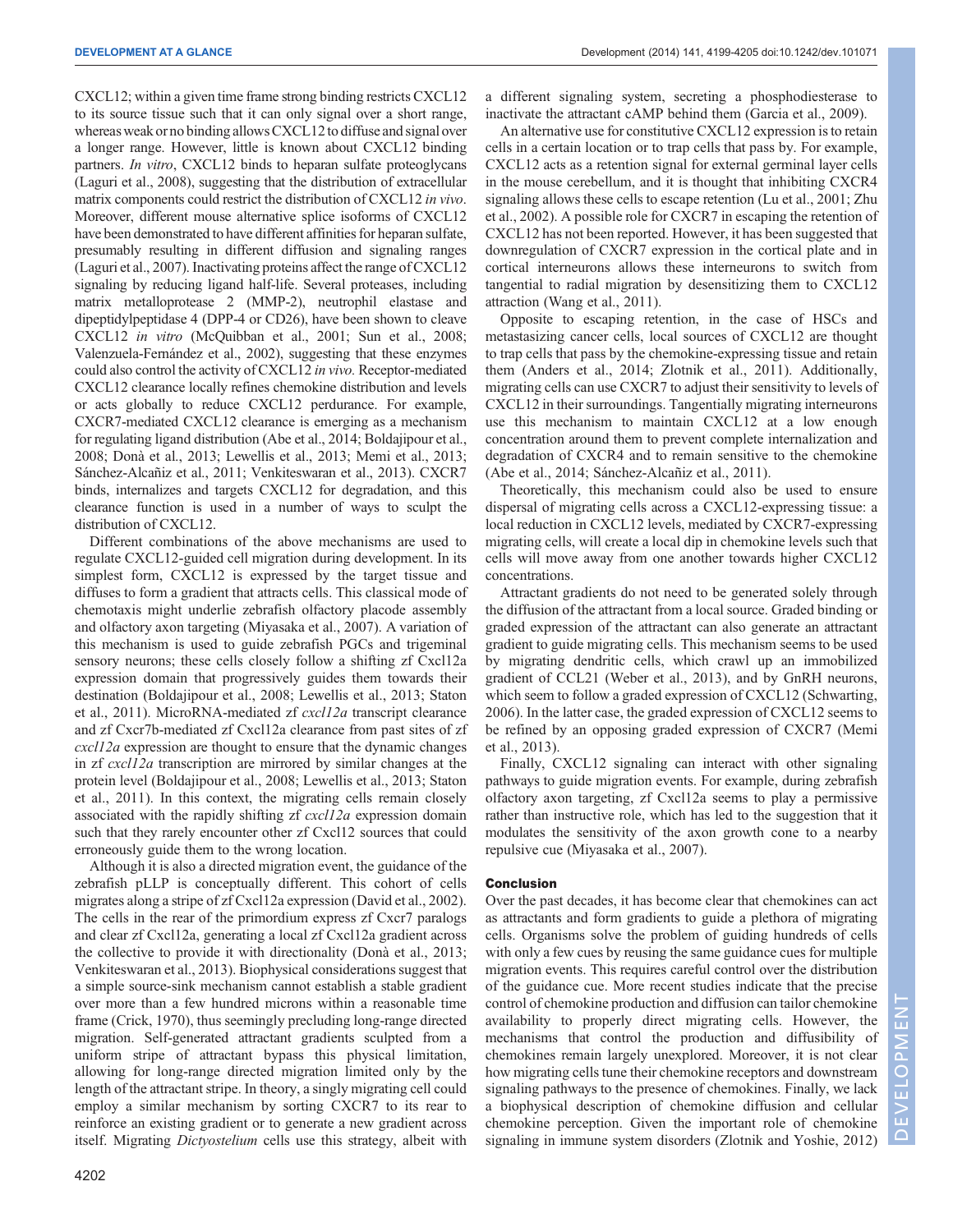<span id="page-4-0"></span>and cancer (Dorsam and Gutkind, 2007; [Zlotnik et al., 2011](#page-6-0)), and its emerging role in psychiatric disorders such as schizophrenia [\(Meechan et al., 2012](#page-5-0); [Toritsuka et al., 2013\)](#page-5-0), an understanding of these issues is crucial. With advances in light microscopy and quantitative measurements, such fundamental questions should become addressable in the future.

#### Acknowledgements

We thank D. Nagelberg, G. Venkiteswaran, T. Colak, C. Nicholson, F. Schnorrer and the three anonymous reviewers for critical comments and insightful suggestions. We apologize to authors whose work we were unable to cite as a result of space constraints.

#### Competing interests

The authors declare no competing financial interests.

#### Funding

This work was supported by grants from the National Institutes of Health [NS069839 to H.K. and HD007520 to J.W.]. Deposited in PMC for release after 12 months.

#### Development at a Glance

A high-resolution version of the poster is available for downloading in the online version of this article at [http://dev.biologists.org/lookup/suppl/doi:10.1242/dev.](http://dev.biologists.org/lookup/suppl/doi:10.1242/dev.101071/-/DC1) [101071/-/DC1](http://dev.biologists.org/lookup/suppl/doi:10.1242/dev.101071/-/DC1).

#### References

- [Abe, P., Mueller, W., Schutz, D., MacKay, F., Thelen, M., Zhang, P. and Stumm,](http://dx.doi.org/10.1242/dev.104224) R. [\(2014\). CXCR7 prevents excessive CXCL12-mediated downregulation of](http://dx.doi.org/10.1242/dev.104224) [CXCR4 in migrating cortical interneurons.](http://dx.doi.org/10.1242/dev.104224) Development 141, 1857-1863.
- [Allen, S. J., Crown, S. E. and Handel, T. M.](http://dx.doi.org/10.1146/annurev.immunol.24.021605.090529) (2007). Chemokine: receptor structure, [interactions, and antagonism.](http://dx.doi.org/10.1146/annurev.immunol.24.021605.090529) Annu. Rev. Immunol. 25, 787-820.
- Aman, A. and Piotrowski, T. [\(2008\). Wnt/beta-catenin and Fgf signaling control](http://dx.doi.org/10.1016/j.devcel.2008.10.002) [collective cell migration by restricting chemokine receptor expression.](http://dx.doi.org/10.1016/j.devcel.2008.10.002) Dev. Cell 15[, 749-761.](http://dx.doi.org/10.1016/j.devcel.2008.10.002)
- [Anders, H.-J., Romagnani, P. and Mantovani, A.](http://dx.doi.org/10.1016/j.molmed.2013.12.002) (2014). Pathomechanisms: [homeostatic chemokines in health, tissue regeneration, and progressive](http://dx.doi.org/10.1016/j.molmed.2013.12.002) diseases. [Trends Mol. Med.](http://dx.doi.org/10.1016/j.molmed.2013.12.002) 20, 154-165.
- [Ara, T., Nakamura, Y., Egawa, T., Sugiyama, T., Abe, K., Kishimoto, T., Matsui, Y.](http://dx.doi.org/10.1073/pnas.0730719100) and Nagasawa, T. [\(2003\). Impaired colonization of the gonads by primordial germ](http://dx.doi.org/10.1073/pnas.0730719100) [cells in mice lacking a chemokine, stromal cell-derived factor-1 \(SDF-1\).](http://dx.doi.org/10.1073/pnas.0730719100) Proc. [Natl. Acad. Sci. USA](http://dx.doi.org/10.1073/pnas.0730719100) 100, 5319-5323.
- Bachelerie, F., Graham, G. J., Locati, M., Mantovani, A., Murphy, P. M., Nibbs, R., Rot, A., Sozzani, S. and Thelen, M. (2014). New nomenclature for atypical chemokine receptors. Nat. Publishing Group 15, 207-208.
- Bagri, A., Gurney, T., He, X., Zou, Y.-R., Littman, D. R., Tessier-Lavigne, M. and Pleasure, S. J. (2002). The chemokine SDF1 regulates migration of dentate granule cells. Development 129, 4249-4260.
- Bajoghli, B. [\(2013\). Evolution and function of chemokine receptors in the immune](http://dx.doi.org/10.1002/eji.201343557) [system of lower vertebrates.](http://dx.doi.org/10.1002/eji.201343557) Eur. J. Immunol. 43, 1686-1692.
- [Balabanian, K., Lagane, B., Infantino, S., Chow, K. Y. C., Harriague, J., Moepps,](http://dx.doi.org/10.1074/jbc.M508234200) [B., Arenzana-Seisdedos, F., Thelen, M. and Bachelerie, F.](http://dx.doi.org/10.1074/jbc.M508234200) (2005). The [chemokine SDF-1/CXCL12 binds to and signals through the orphan receptor](http://dx.doi.org/10.1074/jbc.M508234200) [RDC1 in T lymphocytes.](http://dx.doi.org/10.1074/jbc.M508234200) J. Biol. Chem. 280, 35760-35766.
- [Bhattacharya, D., Czechowicz, A., Ooi, A. G. L., Rossi, D. J., Bryder, D. and](http://dx.doi.org/10.1084/jem.20090778) Weissman, I. L. [\(2009\). Niche recycling through division-independent egress of](http://dx.doi.org/10.1084/jem.20090778) [hematopoietic stem cells.](http://dx.doi.org/10.1084/jem.20090778) J. Exp. Med. 206, 2837-2850.
- [Bleul, C. C., Farzan, M., Choe, H., Parolin, C., Clark-Lewis, I., Sodroski, J. and](http://dx.doi.org/10.1038/382829a0) Springer, T. A. [\(1996a\). The lymphocyte chemoattractant SDF-1 is a ligand for](http://dx.doi.org/10.1038/382829a0) [LESTR/fusin and blocks HIV-1 entry.](http://dx.doi.org/10.1038/382829a0) Nature 382, 829-833.
- [Bleul, C. C., Fuhlbrigge, R. C., Casasnovas, J. M., Aiuti, A. and Springer, T. A.](http://dx.doi.org/10.1084/jem.184.3.1101) [\(1996b\). A highly efficacious lymphocyte chemoattractant, stromal cell-derived](http://dx.doi.org/10.1084/jem.184.3.1101) [factor 1 \(SDF-1\).](http://dx.doi.org/10.1084/jem.184.3.1101) J. Exp. Med. 184, 1101-1109.
- [Boldajipour, B., Mahabaleshwar, H., Kardash, E., Reichman-Fried, M., Blaser,](http://dx.doi.org/10.1016/j.cell.2007.12.034) [H., Minina, S., Wilson, D., Xu, Q. and Raz, E.](http://dx.doi.org/10.1016/j.cell.2007.12.034) (2008). Control of chemokine[guided cell migration by ligand sequestration.](http://dx.doi.org/10.1016/j.cell.2007.12.034) Cell 132, 463-473.
- [Burns, J. M., Summers, B. C., Wang, Y., Melikian, A., Berahovich, R., Miao, Z.,](http://dx.doi.org/10.1084/jem.20052144) [Penfold, M. E. T., Sunshine, M. J., Littman, D. R., Kuo, C. J. et al.](http://dx.doi.org/10.1084/jem.20052144) (2006). A [novel chemokine receptor for SDF-1 and I-TAC involved in cell survival, cell](http://dx.doi.org/10.1084/jem.20052144) [adhesion, and tumor development.](http://dx.doi.org/10.1084/jem.20052144) J. Exp. Med. 203, 2201-2213.
- [Busillo, J. M., Armando, S., Sengupta, R., Meucci, O., Bouvier, M. and Benovic,](http://dx.doi.org/10.1074/jbc.M109.091173) J. L. [\(2010\). Site-specific phosphorylation of CXCR4 is dynamically regulated by](http://dx.doi.org/10.1074/jbc.M109.091173) [multiple kinases and results in differential modulation of CXCR4 signaling.](http://dx.doi.org/10.1074/jbc.M109.091173) J. Biol. Chem. 285[, 7805-7817.](http://dx.doi.org/10.1074/jbc.M109.091173)
- [Bussmann, J., Wolfe, S. A. and Siekmann, A. F.](http://dx.doi.org/10.1242/dev.059881) (2011). Arterial-venous network [formation during brain vascularization involves hemodynamic regulation of](http://dx.doi.org/10.1242/dev.059881) [chemokine signaling.](http://dx.doi.org/10.1242/dev.059881) Development 138, 1717-1726.
- [Cha, Y. R., Fujita, M., Butler, M., Isogai, S., Kochhan, E., Siekmann, A. F. and](http://dx.doi.org/10.1016/j.devcel.2012.01.011) Weinstein, B. M. [\(2012\). Chemokine signaling directs trunk lymphatic network](http://dx.doi.org/10.1016/j.devcel.2012.01.011) [formation along the preexisting blood vasculature.](http://dx.doi.org/10.1016/j.devcel.2012.01.011) Dev. Cell 22, 824-836.
- [Coggins, N. L., Trakimas, D., Chang, S. L., Ehrlich, A., Ray, P., Luker, K. E.,](http://dx.doi.org/10.1371/journal.pone.0098328) Linderman, J. J. and Luker, G. D. [\(2014\). CXCR7 controls competition for](http://dx.doi.org/10.1371/journal.pone.0098328) recruitment of β[-Arrestin 2 in cells expressing both CXCR4 and CXCR7.](http://dx.doi.org/10.1371/journal.pone.0098328) PLoS ONE 9[, e98328.](http://dx.doi.org/10.1371/journal.pone.0098328)

[Cojoc, M., Peitzsch, C., Trautmann, F., Polishchuk, L., Telegeev, G. D. and](http://dx.doi.org/10.2147/OTT.S36109) Dubrovska, A. [\(2013\). Emerging targets in cancer management: role of the](http://dx.doi.org/10.2147/OTT.S36109) [CXCL12/CXCR4 axis.](http://dx.doi.org/10.2147/OTT.S36109) Onco Targets Ther. 6, 1347-1361.

Crick, F. [\(1970\). Diffusion in embryogenesis.](http://dx.doi.org/10.1038/225420a0) Nature 225, 420-422.

- Daniel, D., Rossel, M., Seki, T. and König, N. (2005). Stromal cell-derived factor-1 [\(SDF-1\) expression in embryonic mouse cerebral cortex starts in the intermediate](http://dx.doi.org/10.1016/j.modgep.2004.10.007) [zone close to the pallial-subpallial boundary and extends progressively towards](http://dx.doi.org/10.1016/j.modgep.2004.10.007) the cortical hem. [Gene Expr. Patterns](http://dx.doi.org/10.1016/j.modgep.2004.10.007) 5, 317-322.
- David, N. B., Sapède, D., Saint-Etienne, L., Thisse, C., Thisse, B., Dambly-Chaudière, C., Rosa, F. M. and Ghysen, A. (2002). Molecular basis of cell [migration in the fish lateral line: role of the chemokine receptor CXCR4 and of its](http://dx.doi.org/10.1073/pnas.252339399) ligand, SDF1. [Proc. Natl. Acad. Sci. USA](http://dx.doi.org/10.1073/pnas.252339399) 99, 16297-16302.
- [Decaillot, F. M., Kazmi, M. A., Lin, Y., Ray-Saha, S., Sakmar, T. P. and Sachdev,](http://dx.doi.org/10.1074/jbc.M111.277038) P. [\(2011\). CXCR7/CXCR4 heterodimer constitutively recruits-arrestin to enhance](http://dx.doi.org/10.1074/jbc.M111.277038) cell migration. J. Biol. Chem. 286[, 32188-32197.](http://dx.doi.org/10.1074/jbc.M111.277038)
- [DeVries, M. E., Kelvin, A. A., Xu, L., Ran, L., Robinson, J. and Kelvin, D. J.](http://dx.doi.org/10.4049/jimmunol.176.1.401) [\(2006\). Defining the origins and evolution of the chemokine/chemokine receptor](http://dx.doi.org/10.4049/jimmunol.176.1.401) system. [J. Immunol.](http://dx.doi.org/10.4049/jimmunol.176.1.401) 176, 401-415.
- Ding, L. and Morrison, S. J. [\(2013\). Haematopoietic stem cells and early lymphoid](http://dx.doi.org/10.1038/nature11885) [progenitors occupy distinct bone marrow niches.](http://dx.doi.org/10.1038/nature11885) Nature 495, 231-235.
- [Doitsidou, M., Reichman-Fried, M., Stebler, J., Ko](http://dx.doi.org/10.1016/S0092-8674(02)01135-2)̈prunner, M., Dörries, J., [Meyer, D., Esguerra, C. V., Leung, T. and Raz, E.](http://dx.doi.org/10.1016/S0092-8674(02)01135-2) (2002). Guidance of primordial [germ cell migration by the chemokine SDF-1.](http://dx.doi.org/10.1016/S0092-8674(02)01135-2) Cell 111, 647-659.
- [Dona, E., Barry, J. D., Valentin, G., Quirin, C., Khmelinskii, A., Kunze, A., Durdu,](http://dx.doi.org/10.1038/nature12635) ̀ [S., Newton, L. R., Fernandez-Minan, A., Huber, W. et al.](http://dx.doi.org/10.1038/nature12635) (2013). Directional [tissue migration through a self-generated chemokine gradient.](http://dx.doi.org/10.1038/nature12635) Nature 503, [285-289.](http://dx.doi.org/10.1038/nature12635)
- Dorsam, R. T. and Gutkind, J. S. [\(2007\). G-protein-coupled receptors and cancer.](http://dx.doi.org/10.1038/nrc2069) [Nat. Rev. Cancer](http://dx.doi.org/10.1038/nrc2069) 7, 79-94.
- [Drury, L. J., Ziarek, J. J., Gravel, S., Veldkamp, C. T., Takekoshi, T., Hwang, S. T.,](http://dx.doi.org/10.1073/pnas.1101133108) [Heveker, N., Volkman, B. F. and Dwinell, M. B.](http://dx.doi.org/10.1073/pnas.1101133108) (2011). Monomeric and dimeric [CXCL12 inhibit metastasis through distinct CXCR4 interactions and signaling](http://dx.doi.org/10.1073/pnas.1101133108) pathways. [Proc. Natl. Acad. Sci. USA](http://dx.doi.org/10.1073/pnas.1101133108) 108, 17655-17660.

[Garcia, G. L., Rericha, E. C., Heger, C. D., Goldsmith, P. K. and Parent, C. A.](http://dx.doi.org/10.1091/mbc.E09-03-0223) [\(2009\). The group migration of Dictyostelium cells is regulated by extracellular](http://dx.doi.org/10.1091/mbc.E09-03-0223) [chemoattractant degradation.](http://dx.doi.org/10.1091/mbc.E09-03-0223) Mol. Biol. Cell 20, 3295-3304.

- Ghysen, A. and Dambly-Chaudière, C. (2007). The lateral line microcosmos. Genes Dev. 21[, 2118-2130.](http://dx.doi.org/10.1101/gad.1568407)
- [Goudarzi, M., Strate, I., Paksa, A., Lagendijk, A.-K., Bakkers, J. and Raz, E.](http://dx.doi.org/10.1038/ng.2793) [\(2013\). On the robustness of germ cell migration and microRNA-mediated](http://dx.doi.org/10.1038/ng.2793) [regulation of chemokine signaling.](http://dx.doi.org/10.1038/ng.2793) Nat. Genet. 45, 1264-1265.
- [Greenbaum, A., Hsu, Y.-M. S., Day, R. B., Schuettpelz, L. G., Christopher, M. J.,](http://dx.doi.org/10.1038/nature11926) [Borgerding, J. N., Nagasawa, T. and Link, D. C.](http://dx.doi.org/10.1038/nature11926) (2013). CXCL12 in early [mesenchymal progenitors is required for haematopoietic stem-cell maintenance.](http://dx.doi.org/10.1038/nature11926) Nature 495[, 227-230.](http://dx.doi.org/10.1038/nature11926)
- Hoffmann, F., Müller, W., Schü[tz, D., Penfold, M. E., Wong, Y. H., Schulz, S. and](http://dx.doi.org/10.1074/jbc.M111.335679) Stumm, R. [\(2012\). Rapid uptake and degradation of CXCL12 depend on CXCR7](http://dx.doi.org/10.1074/jbc.M111.335679) [carboxyl-terminal serine/threonine residues.](http://dx.doi.org/10.1074/jbc.M111.335679) J. Biol. Chem. 287, 28362-28377.
- [Itou, J., Oishi, I., Kawakami, H., Glass, T. J., Richter, J., Johnson, A., Lund, T. C.](http://dx.doi.org/10.1242/dev.079756) and Kawakami, Y. [\(2012\). Migration of cardiomyocytes is essential for heart](http://dx.doi.org/10.1242/dev.079756) [regeneration in zebrafish.](http://dx.doi.org/10.1242/dev.079756) Development 139, 4133-4142.
- [Kawabata, K., Ujikawa, M., Egawa, T., Kawamoto, H., Tachibana, K., Iizasa, H.,](http://dx.doi.org/10.1073/pnas.96.10.5663) [Katsura, Y., Kishimoto, T. and Nagasawa, T.](http://dx.doi.org/10.1073/pnas.96.10.5663) (1999). A cell-autonomous [requirement for CXCR4 in long-term lymphoid and myeloid reconstitution.](http://dx.doi.org/10.1073/pnas.96.10.5663) Proc. [Natl. Acad. Sci. USA](http://dx.doi.org/10.1073/pnas.96.10.5663) 96, 5663-5667.
- [Knaut, H., Werz, C., Geisler, R. and Nu](http://dx.doi.org/10.1038/nature01338)̈sslein-Volhard, C.; Tübingen 2000 Screen Consortium[. \(2003\). A zebrafish homologue of the chemokine receptor](http://dx.doi.org/10.1038/nature01338) [Cxcr4 is a germ-cell guidance receptor.](http://dx.doi.org/10.1038/nature01338) Nature 421, 279-282.
- Knaut, H., Blader, P., Strähle, U. and Schier, A. F. [\(2005\). Assembly of trigeminal](http://dx.doi.org/10.1016/j.neuron.2005.07.014) [sensory ganglia by chemokine signaling.](http://dx.doi.org/10.1016/j.neuron.2005.07.014) Neuron 47, 653-666.
- [Laguri, C., Sadir, R., Rueda, P., Baleux, F., Gans, P., Arenzana-Seisdedos, F.](http://dx.doi.org/10.1371/journal.pone.0001110) and Lortat-Jacob, H. [\(2007\). The novel CXCL12](http://dx.doi.org/10.1371/journal.pone.0001110) $\gamma$  isoform encodes an [unstructured cationic domain which regulates bioactivity and interaction with](http://dx.doi.org/10.1371/journal.pone.0001110) [both glycosaminoglycans and CXCR4.](http://dx.doi.org/10.1371/journal.pone.0001110) PLoS ONE 2, e1110.
- [Laguri, C., Arenzana-Seisdedos, F. and Lortat-Jacob, H.](http://dx.doi.org/10.1016/j.carres.2008.01.047) (2008). Relationships [between glycosaminoglycan and receptor binding sites in chemokines](http://dx.doi.org/10.1016/j.carres.2008.01.047)—the [CXCL12 example.](http://dx.doi.org/10.1016/j.carres.2008.01.047) Carbohydr. Res. 343, 2018-2023.
- Lewellis, S. W. and Knaut, H. [\(2012\). Attractive guidance: how the chemokine](http://dx.doi.org/10.1016/j.semcdb.2012.03.009) [SDF1/CXCL12 guides different cells to different locations.](http://dx.doi.org/10.1016/j.semcdb.2012.03.009) Semin. Cell Dev. Biol. 23[, 333-340.](http://dx.doi.org/10.1016/j.semcdb.2012.03.009)
- [Lewellis, S. W., Nagelberg, D., Subedi, A., Staton, A., LeBlanc, M., Giraldez, A.](http://dx.doi.org/10.1083/jcb.201207099) and Knaut, H. [\(2013\). Precise SDF1-mediated cell guidance is achieved through](http://dx.doi.org/10.1083/jcb.201207099) [ligand clearance and microRNA-mediated decay.](http://dx.doi.org/10.1083/jcb.201207099) J. Cell Biol. 200, 337-355.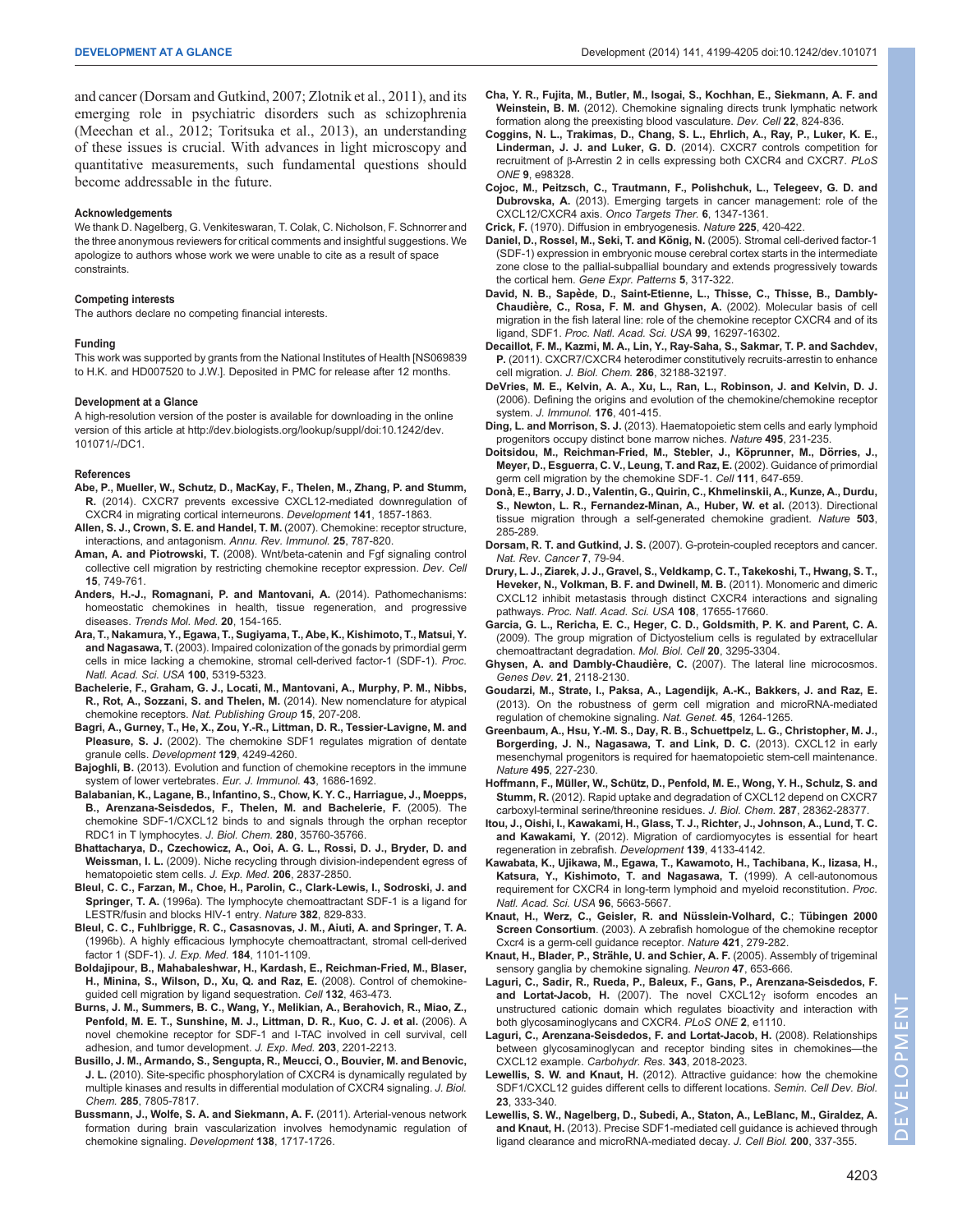- <span id="page-5-0"></span>[Li, G., Adesnik, H., Li, J., Long, J., Nicoll, R. A., Rubenstein, J. L. R. and](http://dx.doi.org/10.1523/JNEUROSCI.4602-07.2008) Pleasure, S. J. [\(2008\). Regional distribution of cortical interneurons and](http://dx.doi.org/10.1523/JNEUROSCI.4602-07.2008) [development of inhibitory tone are regulated by Cxcl12/Cxcr4 signaling.](http://dx.doi.org/10.1523/JNEUROSCI.4602-07.2008) J. Neurosci. 28[, 1085-1098.](http://dx.doi.org/10.1523/JNEUROSCI.4602-07.2008)
- [Li, D.-W., Liu, Z.-Q., Wei, J., Liu, Y. and Hu, L.-S.](http://dx.doi.org/10.3892/ijmm.2012.1108) (2012). Contribution of endothelial [progenitor cells to neovascularization \(Review\).](http://dx.doi.org/10.3892/ijmm.2012.1108) Int. J. Mol. Med. 30, 1000-1006.
- López-Bendito, G., Sánchez-Alcañiz, J. A., Pla, R., Borrell, V., Picó, E., Valdeolmillos, M. and Marín, O. [\(2008\). Chemokine signaling controls](http://dx.doi.org/10.1523/JNEUROSCI.4651-07.2008) [intracortical migration and final distribution of GABAergic interneurons.](http://dx.doi.org/10.1523/JNEUROSCI.4651-07.2008) J. Neurosci. 28[, 1613-1624.](http://dx.doi.org/10.1523/JNEUROSCI.4651-07.2008)
- [Lu, Q., Sun, E. E., Klein, R. S. and Flanagan, J. G.](http://dx.doi.org/10.1016/S0092-8674(01)00297-5) (2001). Ephrin-B reverse [signaling is mediated by a novel PDZ-RGS protein and selectively inhibits G](http://dx.doi.org/10.1016/S0092-8674(01)00297-5) [protein-coupled chemoattraction.](http://dx.doi.org/10.1016/S0092-8674(01)00297-5) Cell 105, 69-79.
- [Lu, M., Grove, E. A. and Miller, R. J.](http://dx.doi.org/10.1073/pnas.092013799) (2002). Abnormal development of the [hippocampal dentate gyrus in mice lacking the CXCR4 chemokine receptor.](http://dx.doi.org/10.1073/pnas.092013799) Proc. [Natl. Acad. Sci. USA](http://dx.doi.org/10.1073/pnas.092013799) 99, 7090-7095.
- [Ma, Q., Jones, D., Borghesani, P. R., Segal, R. A., Nagasawa, T., Kishimoto, T.,](http://dx.doi.org/10.1073/pnas.95.16.9448) [Bronson, R. T. and Springer, T. A.](http://dx.doi.org/10.1073/pnas.95.16.9448) (1998). Impaired B-lymphopoiesis, [myelopoiesis, and derailed cerebellar neuron migration in CXCR4- and SDF-1-](http://dx.doi.org/10.1073/pnas.95.16.9448) deficient mice. [Proc. Natl. Acad. Sci. USA](http://dx.doi.org/10.1073/pnas.95.16.9448) 95. 9448-9453.
- Marchese, A. and Benovic, J. L. [\(2001\). Agonist-promoted ubiquitination of the G](http://dx.doi.org/10.1074/jbc.C100527200) [protein-coupled receptor CXCR4 mediates lysosomal sorting.](http://dx.doi.org/10.1074/jbc.C100527200) J. Biol. Chem. 276, [45509-45512.](http://dx.doi.org/10.1074/jbc.C100527200)
- [Marchese, A., Raiborg, C., Santini, F., Keen, J. H., Stenmark, H. and Benovic,](http://dx.doi.org/10.1016/S1534-5807(03)00321-6) J. L. [\(2003\). The E3 ubiquitin ligase AIP4 mediates ubiquitination and sorting of](http://dx.doi.org/10.1016/S1534-5807(03)00321-6) [the G protein-coupled receptor CXCR4.](http://dx.doi.org/10.1016/S1534-5807(03)00321-6) Dev. Cell 5, 709-722.
- Marín, O. and Rubenstein, J. L. R. [\(2003\). Cell migration in the forebrain.](http://dx.doi.org/10.1146/annurev.neuro.26.041002.131058) Annu. [Rev. Neurosci.](http://dx.doi.org/10.1146/annurev.neuro.26.041002.131058) 26, 441-483.
- [Mayor, R. and Theveneau, E.](http://dx.doi.org/10.1242/dev.091751) (2013). The neural crest. Development 140, [2247-2251.](http://dx.doi.org/10.1242/dev.091751)
- [McQuibban, G. A., Butler, G. S., Gong, J.-H., Bendall, L., Power, C., Clark-](http://dx.doi.org/10.1074/jbc.M107736200)Lewis, I. and Overall, C. M. [\(2001\). Matrix metalloproteinase activity inactivates](http://dx.doi.org/10.1074/jbc.M107736200) [the CXC chemokine Stromal Cell-derived Factor-1.](http://dx.doi.org/10.1074/jbc.M107736200) J. Biol. Chem. 276, [43503-43508.](http://dx.doi.org/10.1074/jbc.M107736200)
- [Meechan, D. W., Tucker, E. S., Maynard, T. M. and LaMantia, A.-S.](http://dx.doi.org/10.1073/pnas.1211507109) (2012). Cxcr4 [regulation of interneuron migration is disrupted in 22q11.2 deletion syndrome.](http://dx.doi.org/10.1073/pnas.1211507109) [Proc. Natl. Acad. Sci. USA](http://dx.doi.org/10.1073/pnas.1211507109) 109, 18601-18606.
- [Memi, F., Abe, P., Cariboni, A., MacKay, F., Parnavelas, J. G. and Stumm, R.](http://dx.doi.org/10.1523/JNEUROSCI.0857-13.2013) [\(2013\). CXC Chemokine Receptor 7 \(CXCR7\) affects the migration of GnRH](http://dx.doi.org/10.1523/JNEUROSCI.0857-13.2013) [neurons by regulating CXCL12 availability.](http://dx.doi.org/10.1523/JNEUROSCI.0857-13.2013) J. Neurosci. 33, 17527-17537.
- Mé[ndez-Ferrer, S., Lucas, D., Battista, M. and Frenette, P. S.](http://dx.doi.org/10.1038/nature06685) (2008). [Haematopoietic stem cell release is regulated by circadian oscillations.](http://dx.doi.org/10.1038/nature06685) Nature 452[, 442-447.](http://dx.doi.org/10.1038/nature06685)
- [Miyasaka, N., Knaut, H. and Yoshihara, Y.](http://dx.doi.org/10.1242/dev.001958) (2007). Cxcl12/Cxcr4 chemokine [signaling is required for placode assembly and sensory axon pathfinding in the](http://dx.doi.org/10.1242/dev.001958) [zebrafish olfactory system.](http://dx.doi.org/10.1242/dev.001958) Development 134, 2459-2468.
- [Mizoguchi, T., Verkade, H., Heath, J. K., Kuroiwa, A. and Kikuchi, Y.](http://dx.doi.org/10.1242/dev.020107) (2008). [Sdf1/Cxcr4 signaling controls the dorsal migration of endodermal cells during](http://dx.doi.org/10.1242/dev.020107) [zebrafish gastrulation.](http://dx.doi.org/10.1242/dev.020107) Development 135, 2521-2529.
- [Molyneaux, K. A., Zinszner, H., Kunwar, P. S., Schaible, K., Stebler, J.,](http://dx.doi.org/10.1242/dev.00640) Sunshine, M. J., O'[Brien, W., Raz, E., Littman, D., Wylie, C. et al.](http://dx.doi.org/10.1242/dev.00640) (2003). The [chemokine SDF1/CXCL12 and its receptor CXCR4 regulate mouse germ cell](http://dx.doi.org/10.1242/dev.00640) [migration and survival.](http://dx.doi.org/10.1242/dev.00640) Development 130, 4279-4286.
- Moschetta, M., Mishima, Y., Sahin, I., Manier, S., Glavey, S., Vacca, A., Roccaro, A. M. and Ghobrial, I. M. (2014). Role of endothelial progenitor cells in cancer progression. Biochim. Biophys. Acta 1846, 1-14.
- Mueller, W., Schü[tz, D., Nagel, F., Schulz, S. and Stumm, R.](http://dx.doi.org/10.1371/journal.pone.0064975) (2013). Hierarchical [organization of multi-site phosphorylation at the CXCR4 C terminus.](http://dx.doi.org/10.1371/journal.pone.0064975) PLoS ONE 8, [e64975.](http://dx.doi.org/10.1371/journal.pone.0064975)
- Mü[ller, A., Homey, B., Soto, H., Ge, N., Catron, D., Buchanan, M. E., McClanahan,](http://dx.doi.org/10.1038/35065016) [T., Murphy, E., Yuan, W., Wagner, S. N. et al.](http://dx.doi.org/10.1038/35065016) (2001). Involvement of chemokine [receptors in breast cancer metastasis.](http://dx.doi.org/10.1038/35065016) Nature 410, 50-56.
- [Nagasawa, T., Hirota, S., Tachibana, K., Takakura, N., Nishikawa, S.-i.,](http://dx.doi.org/10.1038/382635a0) [Kitamura, Y., Yoshida, N., Kikutani, H. and Kishimoto, T.](http://dx.doi.org/10.1038/382635a0) (1996). Defects of [B-cell lymphopoiesis and bone-marrow myelopoiesis in mice lacking the CXC](http://dx.doi.org/10.1038/382635a0) [chemokine PBSF/SDF-1.](http://dx.doi.org/10.1038/382635a0) Nature 382, 635-638.
- Nair, S. and Schilling, T. F. [\(2008\). Chemokine signaling controls endodermal](http://dx.doi.org/10.1126/science.1160038) [migration during zebrafish gastrulation.](http://dx.doi.org/10.1126/science.1160038) Science 322, 89-92.
- Nguyen, D. X., Bos, P. D. and Massagué, J. (2009). Metastasis: from [dissemination to organ-specific colonization.](http://dx.doi.org/10.1038/nrc2622) Nat. Rev. Cancer 9, 274-284.
- Nibbs, R. J. B. and Graham, G. J. (2013). Immune regulation by atypical chemokine receptors. Nat. Rev. Immunol. 13, 815-829.
- Nie, Y., Han, Y.-C. and Zou, Y.-R. [\(2008\). CXCR4 is required for the quiescence of](http://dx.doi.org/10.1084/jem.20072513) [primitive hematopoietic cells.](http://dx.doi.org/10.1084/jem.20072513) J. Exp. Med. 205, 777-783.
- [Nomiyama, H., Osada, N. and Yoshie, O.](http://dx.doi.org/10.1111/gtc.12013) (2012). Systematic classification of [vertebrate chemokines based on conserved synteny and evolutionary history.](http://dx.doi.org/10.1111/gtc.12013) [Genes Cells](http://dx.doi.org/10.1111/gtc.12013) 18, 1-16.
- [Oppenheim, J. J., Zachariae, C. O., Mukaida, N. and Matsushima, K.](http://dx.doi.org/10.1146/annurev.iy.09.040191.003153) (1991). [Properties of the novel proinflammatory supergene](http://dx.doi.org/10.1146/annurev.iy.09.040191.003153) "intercrine" cytokine family. [Annu. Rev. Immunol.](http://dx.doi.org/10.1146/annurev.iy.09.040191.003153) 9, 617-648.
- [Orimo, A., Gupta, P. B., Sgroi, D. C., Arenzana-Seisdedos, F., Delaunay, T.,](http://dx.doi.org/10.1016/j.cell.2005.02.034) [Naeem, R., Carey, V. J., Richardson, A. L. and Weinberg, R. A.](http://dx.doi.org/10.1016/j.cell.2005.02.034)(2005). Stromal [fibroblasts present in invasive human breast carcinomas promote tumor growth](http://dx.doi.org/10.1016/j.cell.2005.02.034) [and angiogenesis through elevated SDF-1/CXCL12 secretion.](http://dx.doi.org/10.1016/j.cell.2005.02.034) Cell 121, [335-348.](http://dx.doi.org/10.1016/j.cell.2005.02.034)
- Paget, S. [\(1889\). The distribution of secondary growths in cancer of the breast.](http://dx.doi.org/10.1016/S0140-6736(00)49915-0) Lancet 133[, 571-573.](http://dx.doi.org/10.1016/S0140-6736(00)49915-0)
- Peled, A. [\(1999\). Dependence of human stem cell engraftment and repopulation of](http://dx.doi.org/10.1126/science.283.5403.845) [NOD/SCID mice on CXCR4.](http://dx.doi.org/10.1126/science.283.5403.845) Science 283, 845-848.
- Petit, I., Jin, D. and Rafii, S. [\(2007\). The SDF-1-CXCR4 signaling pathway: a](http://dx.doi.org/10.1016/j.it.2007.05.007) [molecular hub modulating neo-angiogenesis.](http://dx.doi.org/10.1016/j.it.2007.05.007) Trends Immunol. 28, 299-307.
- [Ray, P., Lewin, S. A., Mihalko, L. A., Lesher-Perez, S.-C., Takayama, S., Luker,](http://dx.doi.org/10.1042/BJ20111341) K. E. and Luker, G. D. [\(2012\). Secreted CXCL12 \(SDF-1\) forms dimers under](http://dx.doi.org/10.1042/BJ20111341) [physiological conditions.](http://dx.doi.org/10.1042/BJ20111341) Biochem. J. 442, 433-442.
- Raz, E. [\(2003\). Primordial germ-cell development: the zebrafish perspective.](http://dx.doi.org/10.1038/nrg1154) Nat. [Rev. Genet.](http://dx.doi.org/10.1038/nrg1154) 4, 690-700.
- [Reiss, K., Mentlein, R., Sievers, J. and Hartmann, D.](http://dx.doi.org/10.1016/S0306-4522(02)00307-X) (2002). Stromal cell-derived [factor 1 is secreted by meningeal cells and acts as chemotactic factor on](http://dx.doi.org/10.1016/S0306-4522(02)00307-X) [neuronal stem cells of the cerebellar external granular layer.](http://dx.doi.org/10.1016/S0306-4522(02)00307-X) Neuroscience 115, [295-305.](http://dx.doi.org/10.1016/S0306-4522(02)00307-X)
- Sánchez-Alcañ[iz, J. A., Haege, S., Mueller, W., Pla, R., Mackay, F., Schulz, S.,](http://dx.doi.org/10.1016/j.neuron.2010.12.006) Ló[pez-Bendito, G., Stumm, R. and Mar](http://dx.doi.org/10.1016/j.neuron.2010.12.006)ín, O. (2011). Cxcr7 controls neuronal [migration by regulating chemokine responsiveness.](http://dx.doi.org/10.1016/j.neuron.2010.12.006) Neuron 69, 77-90.
- Schmidt, A., Brixius, K. and Bloch, W. [\(2007\). Endothelial precursor cell migration](http://dx.doi.org/10.1161/CIRCRESAHA.107.148932) [during vasculogenesis.](http://dx.doi.org/10.1161/CIRCRESAHA.107.148932) Circ. Res 101, 125-136.
- Schwarting, G. A. [\(2006\). Stromal cell-derived factor-1 \(Chemokine C-X-C Motif](http://dx.doi.org/10.1523/JNEUROSCI.1728-06.2006) [Ligand 12\) and chemokine C-X-C motif receptor 4 are required for migration of](http://dx.doi.org/10.1523/JNEUROSCI.1728-06.2006) [gonadotropin-releasing hormone neurons to the forebrain.](http://dx.doi.org/10.1523/JNEUROSCI.1728-06.2006) J. Neurosci. 26, [6834-6840.](http://dx.doi.org/10.1523/JNEUROSCI.1728-06.2006)
- [Siekmann, A. F., Standley, C., Fogarty, K. E., Wolfe, S. A. and Lawson, N. D.](http://dx.doi.org/10.1101/gad.1813509) [\(2009\). Chemokine signaling guides regional patterning of the first embryonic](http://dx.doi.org/10.1101/gad.1813509) artery. Genes Dev. 23[, 2272-2277.](http://dx.doi.org/10.1101/gad.1813509)
- Sierro, F., Biben, C., Martínez-Muñ[oz, L., Mellado, M., Ransohoff, R. M., Li, M.,](http://dx.doi.org/10.1073/pnas.0702229104) [Woehl, B., Leung, H., Groom, J., Batten, M. et al.](http://dx.doi.org/10.1073/pnas.0702229104) (2007). Disrupted cardiac [development but normal hematopoiesis in mice deficient in the second CXCL12/](http://dx.doi.org/10.1073/pnas.0702229104) SDF-1 receptor, CXCR7. [Proc. Natl. Acad. Sci. USA](http://dx.doi.org/10.1073/pnas.0702229104) 104, 14759-14764.
- [Staton, A. A., Knaut, H. and Giraldez, A. J.](http://dx.doi.org/10.1038/ng.758) (2011). miRNA regulation of Sdf1 [chemokine signaling provides genetic robustness to germ cell migration.](http://dx.doi.org/10.1038/ng.758) Nat. Genet. 43[, 204-211.](http://dx.doi.org/10.1038/ng.758)
- [Staton, A. A., Knaut, H. and Giraldez, A. J.](http://dx.doi.org/10.1038/ng.2812) (2013). Reply to: "On the robustness of [germ cell migration and microRNA-mediated regulation of chemokine signaling](http://dx.doi.org/10.1038/ng.2812)". Nat. Genet. 45[, 1266-1267.](http://dx.doi.org/10.1038/ng.2812)
- Stumm, R. K., Zhou, C., Ara, T., Lazarini, F., Dubois-Dalcq, M., Nagasawa, T., Höllt, V. and Schulz, S. (2003). CXCR4 regulates interneuron migration in the developing neocortex. J. Neurosci. 23, 5123-5130.
- Stumm, R., Kolodziej, A., Schulz, S., Kohtz, J. D. and Höllt, V. (2007). Patterns of [SDF-1alpha and SDF-1gamma mRNAs, migration pathways, and phenotypes of](http://dx.doi.org/10.1002/cne.21336) [CXCR4-expressing neurons in the developing rat telencephalon.](http://dx.doi.org/10.1002/cne.21336) J. Comp. Neurol. 502[, 382-399.](http://dx.doi.org/10.1002/cne.21336)
- [Sugiyama, T., Kohara, H., Noda, M. and Nagasawa, T.](http://dx.doi.org/10.1016/j.immuni.2006.10.016) (2006). Maintenance of the [hematopoietic stem cell pool by CXCL12-CXCR4 chemokine signaling in bone](http://dx.doi.org/10.1016/j.immuni.2006.10.016) [marrow stromal cell niches.](http://dx.doi.org/10.1016/j.immuni.2006.10.016) Immunity 25, 977-988.
- [Sun, Y.-X., Pedersen, E. A., Shiozawa, Y., Havens, A. M., Jung, Y., Wang, J.,](http://dx.doi.org/10.1007/s10585-008-9188-9) [Pienta, K. J. and Taichman, R. S.](http://dx.doi.org/10.1007/s10585-008-9188-9) (2008). CD26/dipeptidyl peptidase IV [regulates prostate cancer metastasis by degrading SDF-1/CXCL12.](http://dx.doi.org/10.1007/s10585-008-9188-9) Clin. Exp. [Metastasis](http://dx.doi.org/10.1007/s10585-008-9188-9) 25, 765-776.
- [Tiveron, M.-C., Rossel, M., Moepps, B., Zhang, Y. L., Seidenfaden, R., Favor, J.,](http://dx.doi.org/10.1523/JNEUROSCI.4162-06.2006) König, N. and Cremer, H. [\(2006\). Molecular interaction between projection](http://dx.doi.org/10.1523/JNEUROSCI.4162-06.2006) [neuron precursors and invading interneurons via stromal-derived factor 1](http://dx.doi.org/10.1523/JNEUROSCI.4162-06.2006) [\(CXCL12\)/CXCR4 signaling in the cortical subventricular zone/intermediate](http://dx.doi.org/10.1523/JNEUROSCI.4162-06.2006) zone. J. Neurosci. 26[, 13273-13278.](http://dx.doi.org/10.1523/JNEUROSCI.4162-06.2006)
- [Toritsuka, M., Kimoto, S., Muraki, K., Landek-Salgado, M. A., Yoshida, A.,](http://dx.doi.org/10.1073/pnas.1312661110) [Yamamoto, N., Horiuchi, Y., Hiyama, H., Tajinda, K., Keni, N. et al.](http://dx.doi.org/10.1073/pnas.1312661110) (2013). [Deficits in microRNA-mediated Cxcr4/Cxcl12 signaling in neurodevelopmental](http://dx.doi.org/10.1073/pnas.1312661110) [deficits in a 22q11 deletion syndrome mouse model.](http://dx.doi.org/10.1073/pnas.1312661110) Proc. Natl. Acad. Sci. USA 110[, 17552-17557.](http://dx.doi.org/10.1073/pnas.1312661110)
- [Tzeng, Y.-S., Li, H., Kang, Y.-L., Chen, W.-C., Cheng, W.-C. and Lai, D.-M.](http://dx.doi.org/10.1182/blood-2010-01-266833) (2011). [Loss of Cxcl12/Sdf-1 in adult mice decreases the quiescent state of hematopoietic](http://dx.doi.org/10.1182/blood-2010-01-266833) [stem/progenitor cells and alters the pattern of hematopoietic regeneration after](http://dx.doi.org/10.1182/blood-2010-01-266833) [myelosuppression.](http://dx.doi.org/10.1182/blood-2010-01-266833) Blood 117, 429-439.
- Valentin, G., Haas, P. and Gilmour, D. [\(2007\). The chemokine SDF1a coordinates](http://dx.doi.org/10.1016/j.cub.2007.05.020) [tissue migration through the spatially restricted activation of Cxcr7 and Cxcr4b.](http://dx.doi.org/10.1016/j.cub.2007.05.020) Curr. Biol. 17[, 1026-1031.](http://dx.doi.org/10.1016/j.cub.2007.05.020)
- Valenzuela-Ferná[ndez, A., Planchenault, T., Baleux, F., Staropoli, I., Le-](http://dx.doi.org/10.1074/jbc.M111388200)[Barillec, K., Leduc, D., Delaunay, T., Lazarini, F., Virelizier, J.-L., Chignard,](http://dx.doi.org/10.1074/jbc.M111388200) M. et al. [\(2002\). Leukocyte elastase negatively regulates stromal cell-derived](http://dx.doi.org/10.1074/jbc.M111388200) [factor-1 \(SDF-1\)/CXCR4 binding and functions by amino-terminal processing of](http://dx.doi.org/10.1074/jbc.M111388200) [SDF-1 and CXCR4.](http://dx.doi.org/10.1074/jbc.M111388200) J. Biol. Chem. 277, 15677-15689.